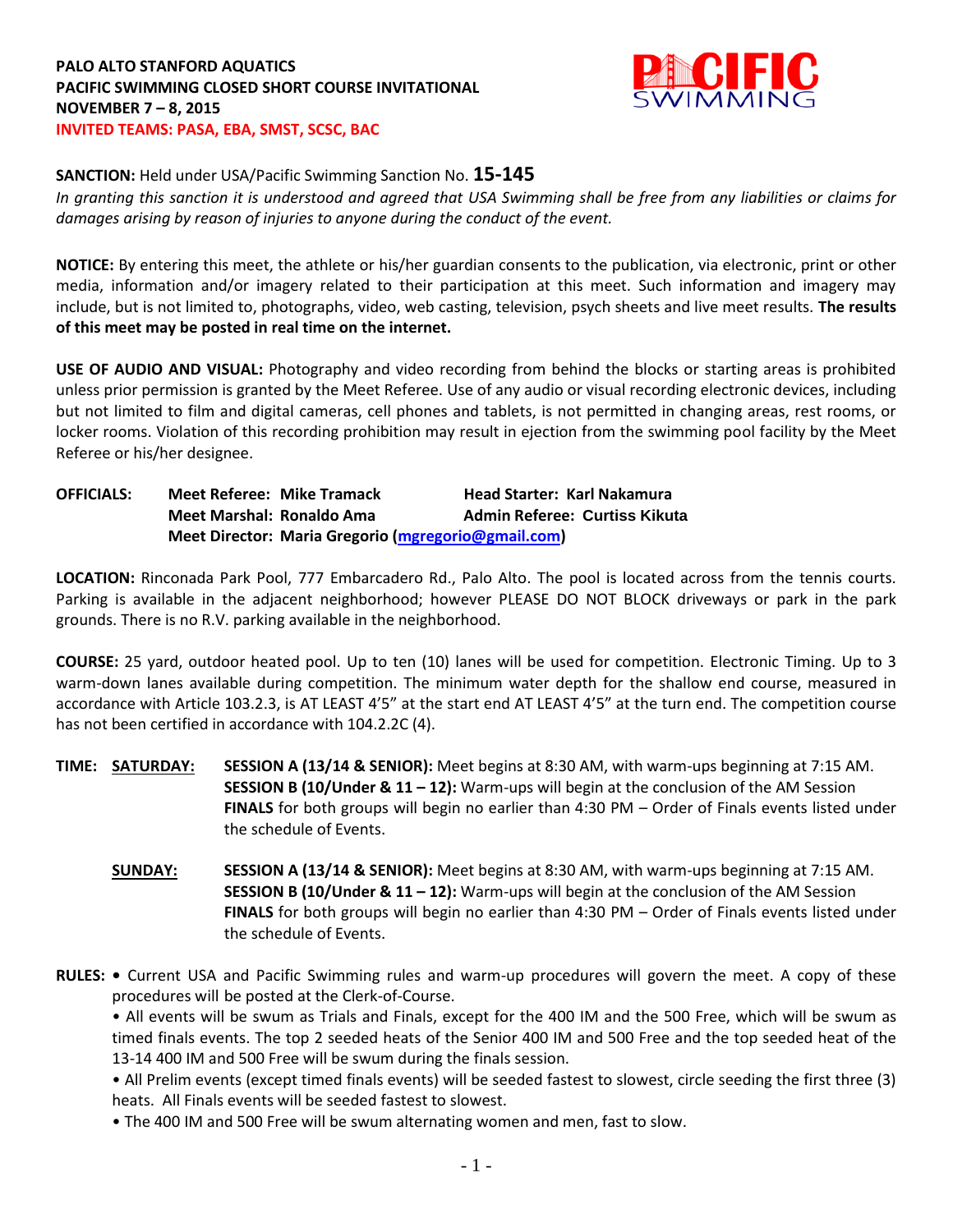• Senior Events will have a Championship Final and a Consolation Final. 10/Under, 11/12, and 13/14 events will have a Championship Final only.

- For the Senior Final Events, the Championship heat will swim first, followed by the Consolation heat.
- The "A" Prelim sessions will be swum combined, but will be separated as Senior and 13/14 year olds for the finals session.
- Swimmers may compete in **a maximum of three (3)** events per day.
- **All coaches and deck officials must wear their USA Swimming membership cards in a visible manner.**

**UNACCOMPANIED SWIMMERS:** Any USA-S athlete-member competing at the meet must be accompanied by a USA Swimming member-coach for the purposes of athlete supervision during warm-up, competition and warm-down. If a coach-member of the athlete's USA-S Club does not attend the meet to serve in said supervisory capacity, it is the responsibility of the swimmer or the swimmer's legal guardian to arrange for supervision by a USA-S member-coach. The Meet Director or Meet Referee may assist the swimmer in making arrangements for such supervision; however, it is recommended that such arrangements be made in advance of the meet by the athlete's USA-S Club Member-Coach.

**RACING STARTS:** Swimmers must be certified by a USA-S member-coach as being proficient in performing a racing start, or must start the race in the water. It is the responsibility of the swimmer or the swimmer's legal guardian to ensure compliance with this requirement.

## **RESTRICTIONS:**

- Smoking and the use of other tobacco products is prohibited anywhere in Rinconada Park.
- Sale and use of alcoholic beverages is prohibited in all areas of the meet venue.
- No glass containers are allowed in the meet venue.
- No propane heater is permitted except for snack bar/meet operations.
- All shelters must be properly secured.
- All animals are prohibited from the pool deck areas during swim meets.
- Changing into or out of swimsuits other than in locker rooms or other designated areas is prohibited.
- Destructive devices, to include but not limited to, explosive devices and equipment, firearms (open or concealed), blades, knives, mace, stun guns and blunt objects are strictly prohibited in the swimming facility and its surrounding areas. If observed, the Meet Referee or his/her designee may ask that these devices be stored safely away from the public or removed from the facility. Noncompliance may result in the reporting to law enforcement authorities and ejection from the facility. Law enforcement officers (LEO) are exempt per applicable laws.

#### **ELIGIBILITY:**

- Swimmers must be current members of USA-S and enter their name and registration number on the meet entry card as they are shown on their Registration Card. If this is not done, it may be difficult to match the swimmer with the registration and times database. The meet host will check all swimmer registrations against the SWIMS database and if not found to be registered, the Meet Director shall accept the registration at the meet (a \$10 surcharge will be added to the regular registration fee). Duplicate registrations will be refunded by mail.
- Meet is open to all qualified swimmers registered with PASA, EBA, SMST, SCSC, BAC. Swimmers who are unattached, but participating with PASA, EBA, SMST, SCSC, BAC are eligible to compete.
- Entries with **"NO TIME" will be REJECTED.**
- Entry times submitted for this meet will be checked against a computer database and may be changed in accordance with Pacific Swimming Entry Time Verification Procedures.
- Disabled swimmers are welcome to attend this meet and should contact the Meet Director or Meet Referee regarding and special accommodations on entry times and seeding per Pacific Swimming policy.
- The swimmer's age will be the age of the swimmer on the first day of the meet.
- The meet will adhere to the USA Swimming BB Motivational time standards for 10/Under and 11/12 year olds and the Pacific Swimming Senior-Open time standards for the 13/14 and Senior divisions. **Coach verified times WILL be accepted for this meet.**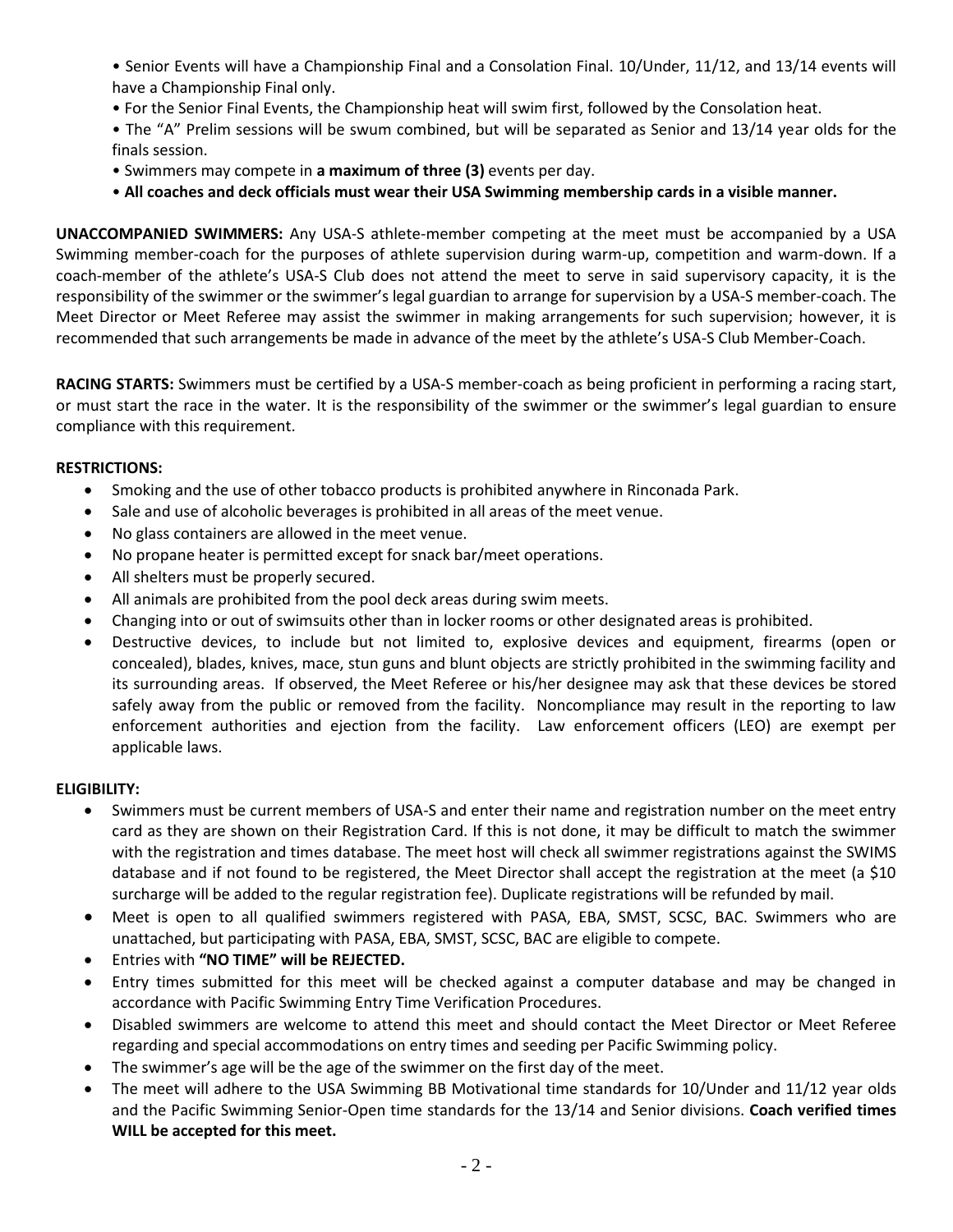**ENTRY FEES:** \$6.50 per individual event, \$8.00 participation fee per swimmer. Entry fees are due on Saturday, November 7<sup>th</sup>.

**ENTRIES: Entries will only be accepted via Hytek Team Entry.** Only ONE Hytek Team Entry File per club. Entered times must be submitted in yards. We will adhere to the PASA Invite time standards listed below. Coach Verified times will be accepted for this meet.

*Entries must be received by 11:59PM, Thursday, October 29th . Send all entries electronically to: [franz@fastlanetek.com.](mailto:franz@fastlanetek.com)* 

*Any request for changes AFTER the above cut-off date MUST be submitted to the Meet Referee for consideration (Mike Tramack – [mtramack@gmail.com;](mailto:mtramack@gmail.com) cc Kathryn Hall – [klhall2006@gmail.com](mailto:klhall2006@gmail.com) ).*

**CHECK-IN:** This meet is pre-seeded. There is no check-in.

**SCRATCHES:** Pacific Swimming rules Sections 4.C.3.a. (1) & (2), 4.C.3. (d) & (e) and 5.C.4 will be enforced. Swimmers shall report promptly to the starting block when their event/heat is called. Any swimmer not reporting for or competing in an individual timed final event shall not be penalized. Swimmers qualifying for consolation finals or finals who do not wish to compete must scratch within 30 minutes after the announcement of qualifiers. During this period, qualifiers may also notify the referee that they may not intend to compete in consolation finals or finals. In this case they must declare their final intention within 30 minutes after the announcement of qualifiers following their last individual preliminary event. Any swimmer qualifying for a consolation final or final race in an individual event who fails to show up in said consolation final or final race prior to the deck referee calling the alternate shall be barred from further competition for the remainder of the meet. If the No-Show occurs on the last day that the swimmer is entered in an individual event in the meet, and no other individual event penalty is applicable, the swimmer shall then be fined \$100.00. The fine will be increased to \$150.00 if after 30 days of receiving the letter of notification the party has not made the payment.

**AWARDS:** Events will not be rewarded for this meet.

**ADMISSION:** Free. Programs will be emailed out to participating teams. Printed programs will not be sold at the meet.

**SNACK BAR & HOSPITALITY:** A snack bar will be available throughout the competition. Coaches and working deck officials will be provided lunch. Hospitality will serve refreshments to timers and volunteers.

**MISCELLANEOUS:** No overnight parking is allowed. Facilities will not be provided after meet hours. All participating teams are expected to provide lane timers based upon the number of swimmers registered to swim each day. Team timing lanes for Saturday and Sunday will be assigned and coaches will be notified of assignments during the week prior to the meet.

**MINIMUM OFFICIALS:** Teams must follow Zone 1 North rules for providing officials. Each team must provide officials for each session according to the number of swimmers entered in that session, following the table below. Teams that do not provide sufficient officials must provide coaches to act in the place of officials.

| <b>Club swimmers entered in session</b> | <b>Trained and carded officials requested</b> |  |  |
|-----------------------------------------|-----------------------------------------------|--|--|
| $1 - 10$                                |                                               |  |  |
| $11 - 25$                               |                                               |  |  |
| 26-50                                   |                                               |  |  |
| 51-75                                   |                                               |  |  |
| 76-100                                  |                                               |  |  |
| 100 or more                             | 5 and up (1 for every 25 swimmers)            |  |  |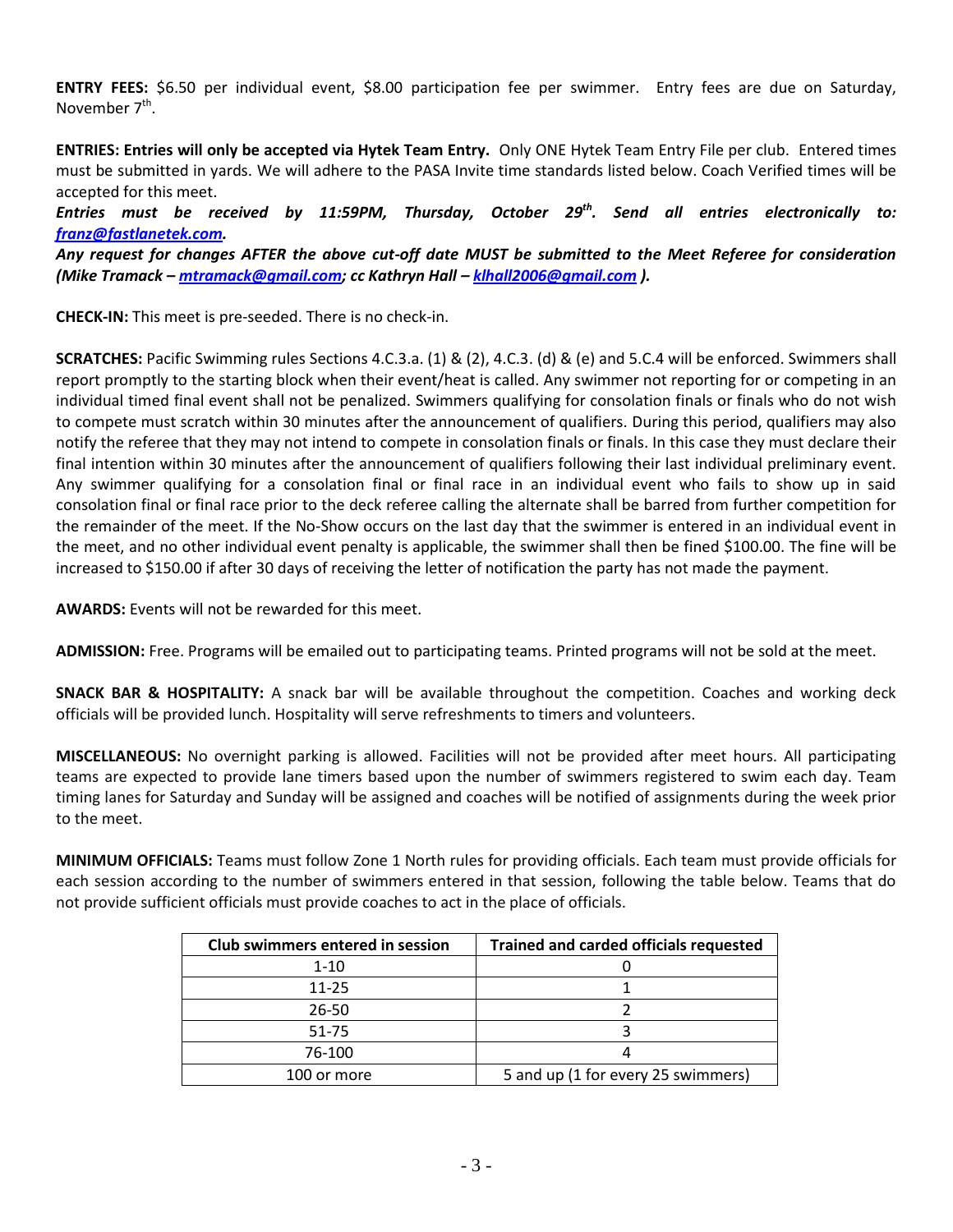| <b>Minimum Entry</b><br><b>Time</b> | Girl  | Event      | <b>Age Group</b> | Boy   | <b>Minimum Entry</b><br><b>Time</b> |
|-------------------------------------|-------|------------|------------------|-------|-------------------------------------|
| 2:19.99                             | 1     | 200 Free   | 13/14            | 2     | 2:08.39                             |
| 2:19.99                             |       | 200 Free   | Senior           |       | 2:08.39                             |
| 2:56.39                             | 3     | 200 Breast | 13/14            | 4     | 2:40.49                             |
| 2:56.39                             |       | 200 Breast | Senior           |       | 2:40.49                             |
| 1:10.79                             | 5     | 100 Back   | 13/14            | 6     | 1:04.69                             |
| 1:10.79                             |       | 100 Back   | Senior           |       | 1:04.69                             |
| 2:34.89                             | 7     | 200 Fly    | 13/14            | 8     | 2:22.29                             |
| 2:34.89                             |       | 200 Fly    | Senior           |       | 2:22.29                             |
| 1:04.99                             | 9     | 100 Free   | 13/14            | 10    | 58.69                               |
| 1:04.99                             |       | 100 Free   | Senior           |       | 58.69                               |
| 5:32.89                             | $11*$ | 400 IM*    | 13/14            | $12*$ | 5:07.69                             |
| 5:32.89                             | $13*$ | 400 IM*    | Senior           | $14*$ | 5:07.69                             |

## **PRELIMS Events for Saturday, November 7, 2015 – Session A**

## **Events for Saturday, November 7, 2015 – Session B**

| <b>Minimum Entry</b><br><b>Time</b> | Girl | Event          | Age Group | Boy | <b>Minimum Entry</b><br><b>Time</b> |
|-------------------------------------|------|----------------|-----------|-----|-------------------------------------|
| 3:00.19                             | 15   | 200 Breast     | 11/12     | 16  | 3:03.49                             |
| 1:45.59                             | 17   | 100 Breast     | 10 & Un   | 18  | 1:41.99                             |
| 2:29.69                             | 19   | 200 Free       | 11/12     | 20  | 2:25.99                             |
| 2:58.29                             | 21   | 200 Free       | 10 & Un   | 22  | 2:50.19                             |
| 1:19.39                             | 23   | <b>100 Fly</b> | 11/12     | 24  | 1:17.59                             |
| 1:40.39                             | 25   | <b>100 Fly</b> | 10 & Un   | 26  | 1:39.39                             |
| 1:19.49                             | 27   | 100 Back       | 11/12     | 28  | 1:17.49                             |

\*Events 11, 12, 13, and 14 are timed finals events. The 400 IM is a timed finals event and will be swum as separate Senior and 13/14 events. The top 2 seeded heats of senior finals and the top heat of 13-14 year olds will be swum during finals. *Swimmers must provide their own timers for the 400 IM.*

#### **Finals will be swum in the following order:**

13/14 200 free Senior 200 free 11/12 200 breast 10 and under 100 breast 13/14 200 breast Senior 200 breast 11/12 200 free 10 and under 200 free 13/14 100 Back Senior 100 Back 11/12 100 fly 10 and under 100 fly 13/14 200 fly Senior 200 fly 11/12 100 back 13/14 100 free Senior 100 free 13/14 400 IM\* Senior 400 IM\* **Event order for finals will be posted at the pool.**